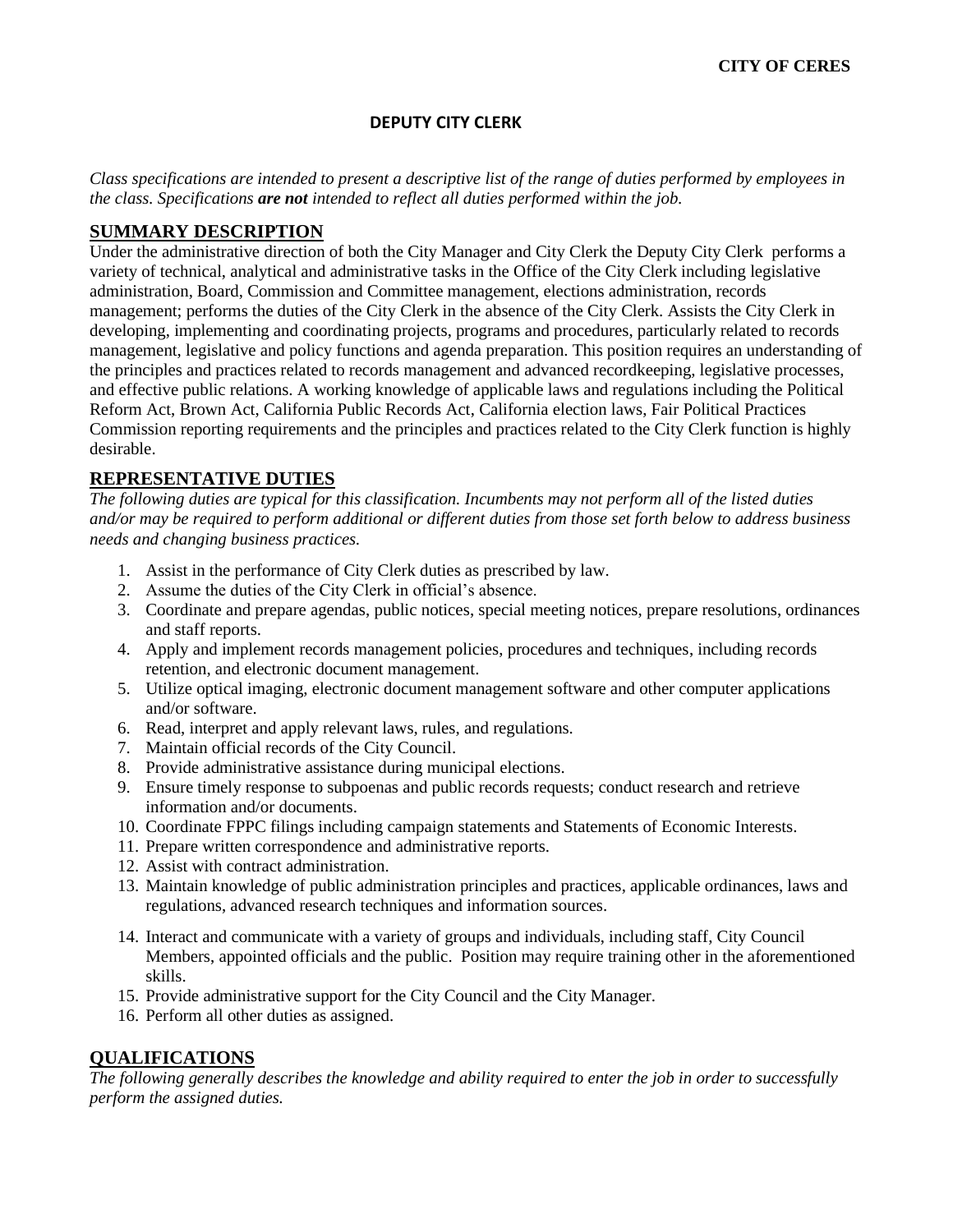#### **Knowledge of:**

- 1. Principles and practices of advanced record keeping.
- 2. Office methods, procedures and equipment usage.
- 3. Research techniques, sources and availability of information.
- 4. Project management.
- 5. Computer applications, including advanced proficiency with word processing software, agenda management software and records management software.
- 6. General customer service principles and practices.
- 7. Contract management principles and practices.
- 8. Applicable federal, state and local laws, rules and regulations related to City Clerk duties.
- 9. Goal setting, program and project development, work planning and organization.

# **Ability to:**

- 1. Communicate effectively both verbally and in writing.
- 2. Understand the organization of the City Clerk's office.
- 3. Interpret and apply principles and practices of records management, policies, regulations, and administrative and/or operational procedures.
- 4. Keyboarding/typing at the speed of 55 net words per minute is required.
- 5. Operate a PC/tablet and related software.
- 6. Interpret and apply federal, state, and local laws and regulations, such as: Political Reform Act, Brown Act, Public Records Act, and other relevant California laws.
- 7. Establish and maintain effective working relationships with supervisor, elected and appointed officials, co-workers, representatives from outside agencies, and the general public.
- 8. Compose written correspondence, legislative minutes and reports.
- 9. Develop, analyze, and evaluate projects and programs.
- 10. Use independent judgment in the course of undertaking assigned responsibilities.
- 11. Organize work, set priorities, meet deadlines and complete assignments independently.
- 12. Identify data sources, collect and analyze information and prepare informative reports.
- 13. Provide technical assistance, training and direction to other staff members on assigned matters.

**Education and Experience Guidelines -** *Any combination of education and experience that would likely provide the required knowledge and abilities is qualifying. A typical way to obtain the knowledge and abilities would be:*

#### **Education/Training:**

1. Associate degree from an accredited college or university, or two (2) years of college level course work from an accredited college or university in Public Administration, Political Science, Business Administration, or a closely related field.

# **Experience:**

- 2. Four (4) years of increasingly responsible secretarial/clerical and administrative support work preferably in a City Clerk's office.
- 3. A working knowledge of applicable laws and regulations including the Political Reform Act, Brown Act, California Public Records Act, Maddy Act and California laws, Fair Political Practices Commission reporting requirements and the principles and practices related to the City Clerk function is highly desirable.
- 4. Strong knowledge in use of computers including word-processing, records management, agenda management software, other software applications, and maintaining and updating webpages.